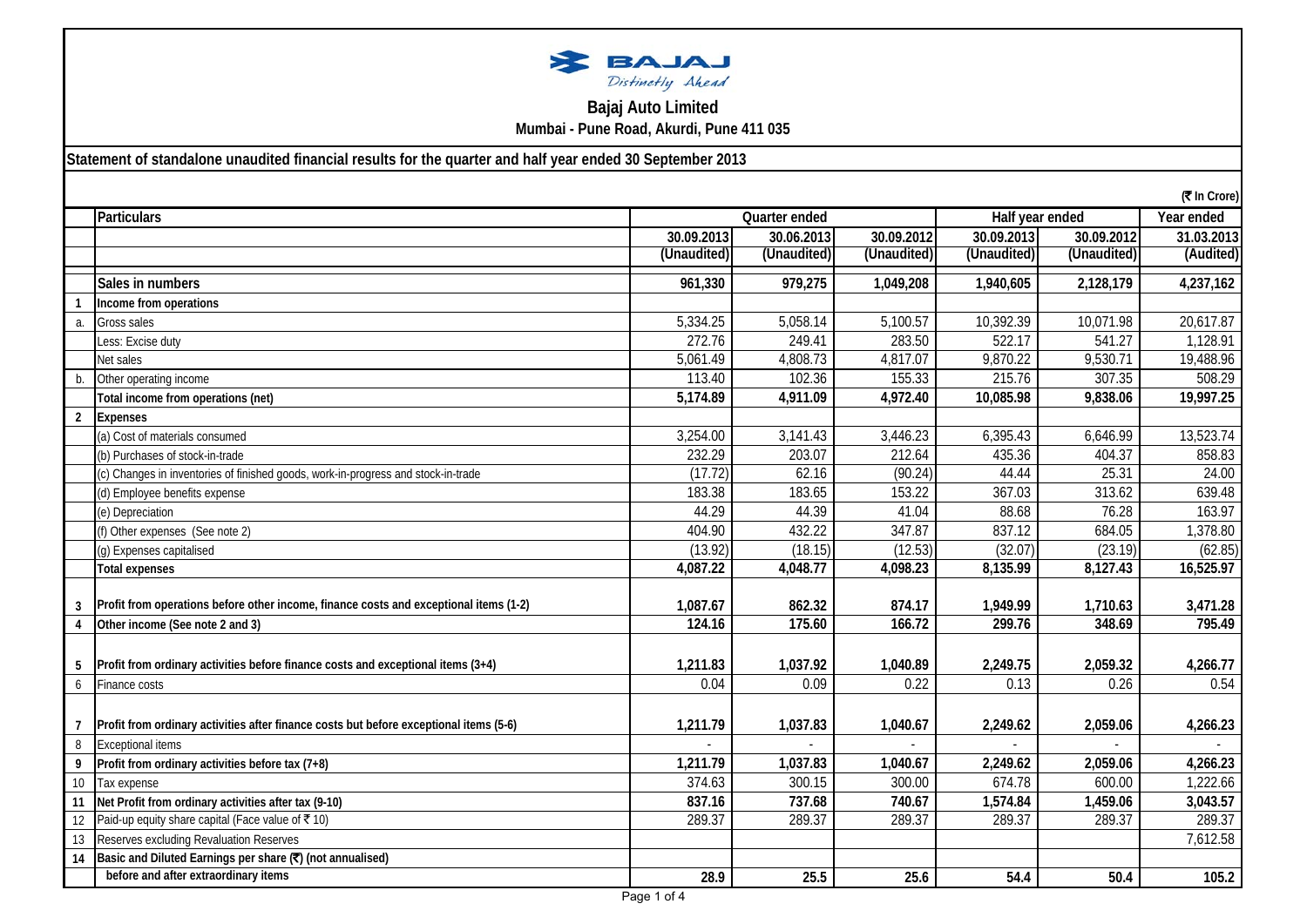| <b>Particulars</b>                                                                      |             | Quarter ended |             |             | Half year ended |             |  |
|-----------------------------------------------------------------------------------------|-------------|---------------|-------------|-------------|-----------------|-------------|--|
|                                                                                         | 30.09.2013  | 30.06.2013    | 30.09.2012  | 30.09.2013  | 30.09.2012      | 31.03.2013  |  |
| A Particulars of shareholding                                                           |             |               |             |             |                 |             |  |
| Public shareholding @                                                                   |             |               |             |             |                 |             |  |
| Number of shares                                                                        | 144,633,888 | 144,633,888   | 144,633,688 | 144,633,888 | 144,633,688     | 144,633,888 |  |
| Percentage of shareholding                                                              | 49.98%      | 49.98%        | 49.98%      | 49.98%      | 49.98%          | 49.98%      |  |
| Promoters & Promoter Group Shareholding                                                 |             |               |             |             |                 |             |  |
| (a) Pledged / Encumbered                                                                |             |               |             |             |                 |             |  |
| Number of shares                                                                        | 86,855      | 86,855        | 206,585     | 86,855      | 206,585         | 148,855     |  |
| Percentage of shares (as a % of the total shareholding of promoters and promoter group) | 0.06%       | 0.06%         | 0.14%       | 0.06%       | 0.14%           | 0.10%       |  |
| Percentage of shares (as a % of the total share capital of the company)                 | 0.03%       | 0.03%         | 0.07%       | 0.03%       | 0.07%           | 0.05%       |  |
| (b) Non-encumbered                                                                      |             |               |             |             |                 |             |  |
| Number of shares                                                                        | 144,646,277 | 144,646,277   | 144,526,747 | 144,646,277 | 144,526,747     | 144,584,277 |  |
| Percentage of shares (as a % of the total shareholding of promoters and promoter group) | 99.94%      | 99.94%        | 99.86%      | 99.94%      | 99.86%          | 99.90%      |  |
| Percentage of shares (as a % of the total share capital of the company)                 | 49.99%      | 49.99%        | 49.95%      | 49.99%      | 49.95%          | 49.97%      |  |
| @ including equity shares represented by GDRs.                                          |             |               |             |             |                 |             |  |

|                                                | Quarter ended |
|------------------------------------------------|---------------|
|                                                | 30.09.2013    |
| <b>B</b> Investor complaints                   |               |
| Pending at the beginning of the quarter        | Nil           |
| Received during the quarter                    | 10            |
| Disposed of during the quarter                 | 10            |
| Remaining unresolved at the end of the quarter | Nil           |

| Segment-wise revenue, results and capital employed   |             |                                  |             |             |             |              |  |
|------------------------------------------------------|-------------|----------------------------------|-------------|-------------|-------------|--------------|--|
|                                                      |             |                                  |             |             |             | (₹ In Crore) |  |
| <b>Particulars</b>                                   |             | Quarter ended<br>Half year ended |             |             |             |              |  |
|                                                      | 30.09.2013  | 30.06.2013                       | 30.09.2012  | 30.09.2013  | 30.09.2012  | 31.03.2013   |  |
|                                                      | (Unaudited) | (Unaudited)                      | (Unaudited) | (Unaudited) | (Unaudited) | (Audited)    |  |
| Segment revenue                                      |             |                                  |             |             |             |              |  |
| Automotive                                           | 5,207.65    | 4,963.72                         | 5,049.58    | 10,171.37   | 10,004.39   | 20,419.98    |  |
| Investments                                          | 91.40       | 122.97                           | 89.54       | 214.37      | 182.36      | 372.76       |  |
| Total                                                | 5,299.05    | 5,086.69                         | 5,139.12    | 10,385.74   | 10,186.75   | 20,792.74    |  |
| Segment profit / (loss) before tax and finance costs |             |                                  |             |             |             |              |  |
| Automotive                                           | 1,120.66    | 915.20                           | 951.57      | 2,035.86    | 1.877.40    | 3,894.85     |  |
| Investments                                          | 91.17       | 122.72                           | 89.32       | 213.89      | 181.92      | 371.92       |  |
| Total                                                | 1,211.83    | 1,037.92                         | 1,040.89    | 2,249.75    | 2,059.32    | 4,266.77     |  |
| Less: Finance costs                                  | 0.04        | 0.09                             | 0.22        | 0.13        | 0.26        | 0.54         |  |
| Total profit before tax                              | 1,211.79    | 1,037.83                         | 1,040.67    | 2,249.62    | 2,059.06    | 4,266.23     |  |
| Capital employed                                     |             |                                  |             |             |             |              |  |
| Automotive                                           | 1,761.60    | 2,706.49                         | 1,902.80    | 1,761.60    | 1,902.80    | 2,844.10     |  |
| Investments                                          | 7,750.59    | 7,525.38                         | 5,897.07    | 7,750.59    | 5,897.07    | 6,542.42     |  |
| Unallocable                                          | 78.57       | (1,435.58)                       | 8.05        | 78.57       | 8.05        | (1, 298.20)  |  |
| Total                                                | 9,590.76    | 8,796.29                         | 7,807.92    | 9,590.76    | 7,807.92    | 8,088.32     |  |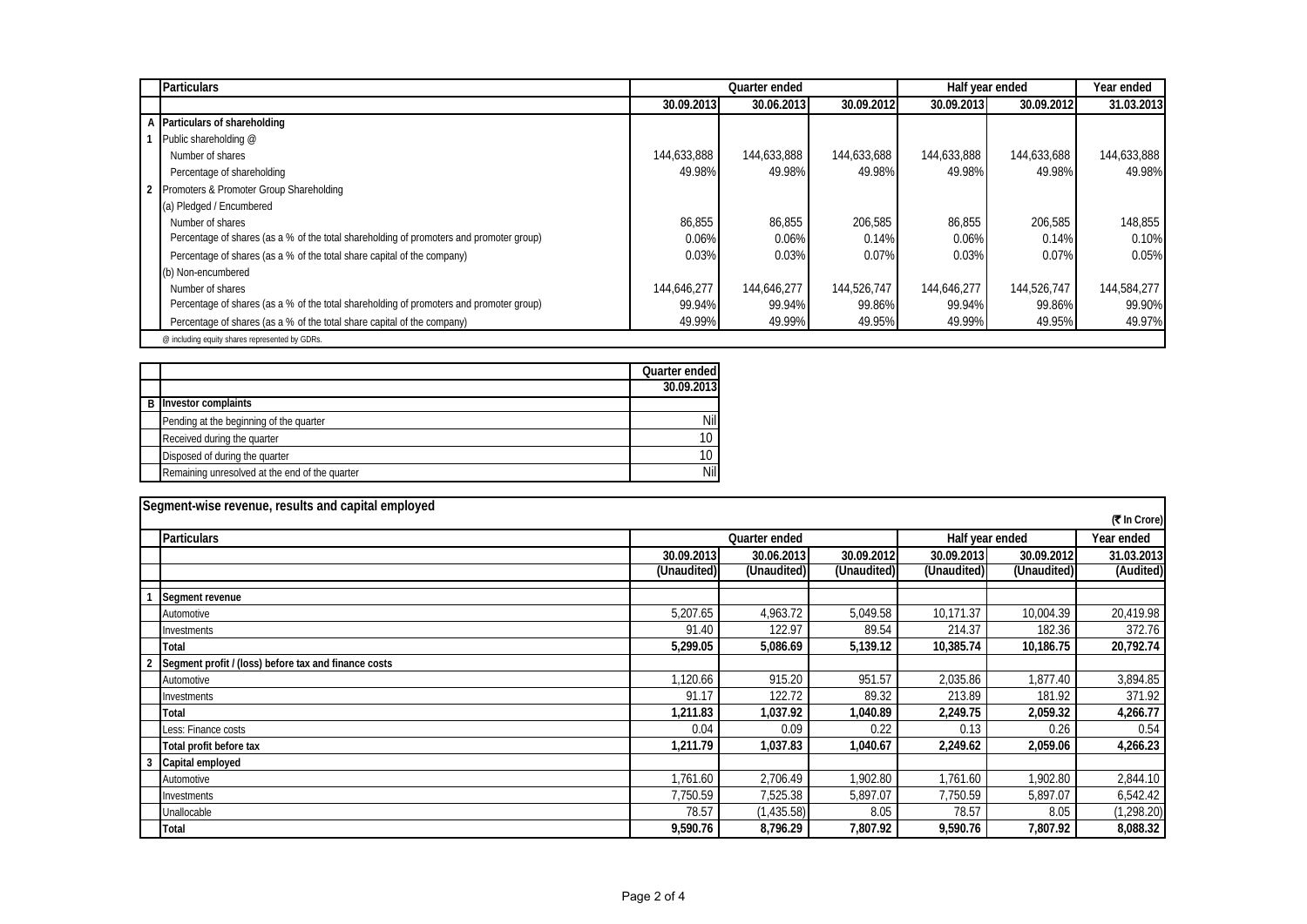| Notes:         |                                                                                                                                                      |                     |                     |                     |  |  |  |  |
|----------------|------------------------------------------------------------------------------------------------------------------------------------------------------|---------------------|---------------------|---------------------|--|--|--|--|
|                | 1. Disclosure of assets and liabilities as per clause 41(I)(ea) of the listing agreement for the half year ended 30 September 2013 -<br>(そ In Crore) |                     |                     |                     |  |  |  |  |
|                | Particulars                                                                                                                                          | As at<br>30.09.2013 | As at<br>30.09.2012 | As at<br>31.03.2013 |  |  |  |  |
|                |                                                                                                                                                      | (Unaudited)         | (Unaudited)         | (Audited)           |  |  |  |  |
| A              | <b>Equity and liabilities</b>                                                                                                                        |                     |                     |                     |  |  |  |  |
| 1              | Shareholders' funds                                                                                                                                  |                     |                     |                     |  |  |  |  |
|                | (a) Share capital                                                                                                                                    | 289.37              | 289.37              | 289.37              |  |  |  |  |
|                | (b) Reserves and surplus                                                                                                                             | 9,087.70            | 7,348.99            | 7,612.58            |  |  |  |  |
|                | Sub-total - Shareholders' funds                                                                                                                      | 9,377.07            | 7,638.36            | 7,901.95            |  |  |  |  |
| $\overline{2}$ | Non-current liabilities                                                                                                                              |                     |                     |                     |  |  |  |  |
|                | (a) Long-term borrowings                                                                                                                             | 101.79              | 111.57              | 71.27               |  |  |  |  |
|                | (b) Deferred tax liabilities (net)                                                                                                                   | 111.90              | 57.99               | 115.10              |  |  |  |  |
|                | (c) Other long term liabilities                                                                                                                      | 102.41              | 136.82              | 122.06              |  |  |  |  |
|                | (d) Long-term provisions                                                                                                                             | 155.61              | 129.85              | 134.61              |  |  |  |  |
|                | Sub-total - Non-current liabilities                                                                                                                  | 471.71              | 436.23              | 443.04              |  |  |  |  |
|                |                                                                                                                                                      |                     |                     |                     |  |  |  |  |
| 3              | <b>Current liabilities</b>                                                                                                                           |                     | 1.50                |                     |  |  |  |  |
|                | (a) Short-term borrowings<br>(b) Trade payables                                                                                                      | 2,278.83            | 2,310.15            | 1,979.61            |  |  |  |  |
|                | (c) Other current liabilities                                                                                                                        | 503.91              | 604.99              | 546.16              |  |  |  |  |
|                | (d) Short-term provisions                                                                                                                            | 484.85              | 479.57              | 1,607.86            |  |  |  |  |
|                | Sub-total - Current liabilities                                                                                                                      | 3,267.59            | 3,396.21            | 4,133.63            |  |  |  |  |
|                | <b>Total - Equity and liabilities</b>                                                                                                                | 13,116.37           | 11,470.80           | 12,478.62           |  |  |  |  |
|                | <b>Assets</b>                                                                                                                                        |                     |                     |                     |  |  |  |  |
| B              |                                                                                                                                                      |                     |                     |                     |  |  |  |  |
| $\mathbf{1}$   | Non-current assets                                                                                                                                   |                     |                     |                     |  |  |  |  |
|                | (a) Fixed assets                                                                                                                                     | 2,102.33            | 1,870.04            | 2,097.98            |  |  |  |  |
|                | (b) Non-current investments                                                                                                                          | 2,797.37            | 3,804.77            | 3,719.15            |  |  |  |  |
|                | (c) Long-term loans and advances                                                                                                                     | 513.51              | 511.48              | 462.39              |  |  |  |  |
|                | (d) Other non-current assets                                                                                                                         | 1.02                | 1.93                | 1.02                |  |  |  |  |
|                | Sub-total - Non-current assets                                                                                                                       | 5,414.23            | 6,188.22            | 6,280.54            |  |  |  |  |
| 2              | <b>Current assets</b>                                                                                                                                |                     |                     |                     |  |  |  |  |
|                | (a) Current investments                                                                                                                              | 4,856.05            | 1,370.62            | 2,711.33            |  |  |  |  |
|                | (b) Inventories                                                                                                                                      | 561.77              | 630.51              | 636.28              |  |  |  |  |
|                | (c) Trade receivables                                                                                                                                | 959.52              | 799.93              | 767.58              |  |  |  |  |
|                | (d) Cash and bank balances                                                                                                                           | 155.51              | 640.04              | 558.85              |  |  |  |  |
|                | (e) Short-term loans and advances                                                                                                                    | 915.75              | 1,535.71            | 1,311.72            |  |  |  |  |
|                | (f) Other current assets                                                                                                                             | 253.54              | 305.77              | 212.32              |  |  |  |  |
|                | Sub-total - Current assets                                                                                                                           | 7,702.14            | 5,282.58            | 6,198.08            |  |  |  |  |
|                | <b>Total - Assets</b>                                                                                                                                | 13,116.37           | 11,470.80           | 12,478.62           |  |  |  |  |